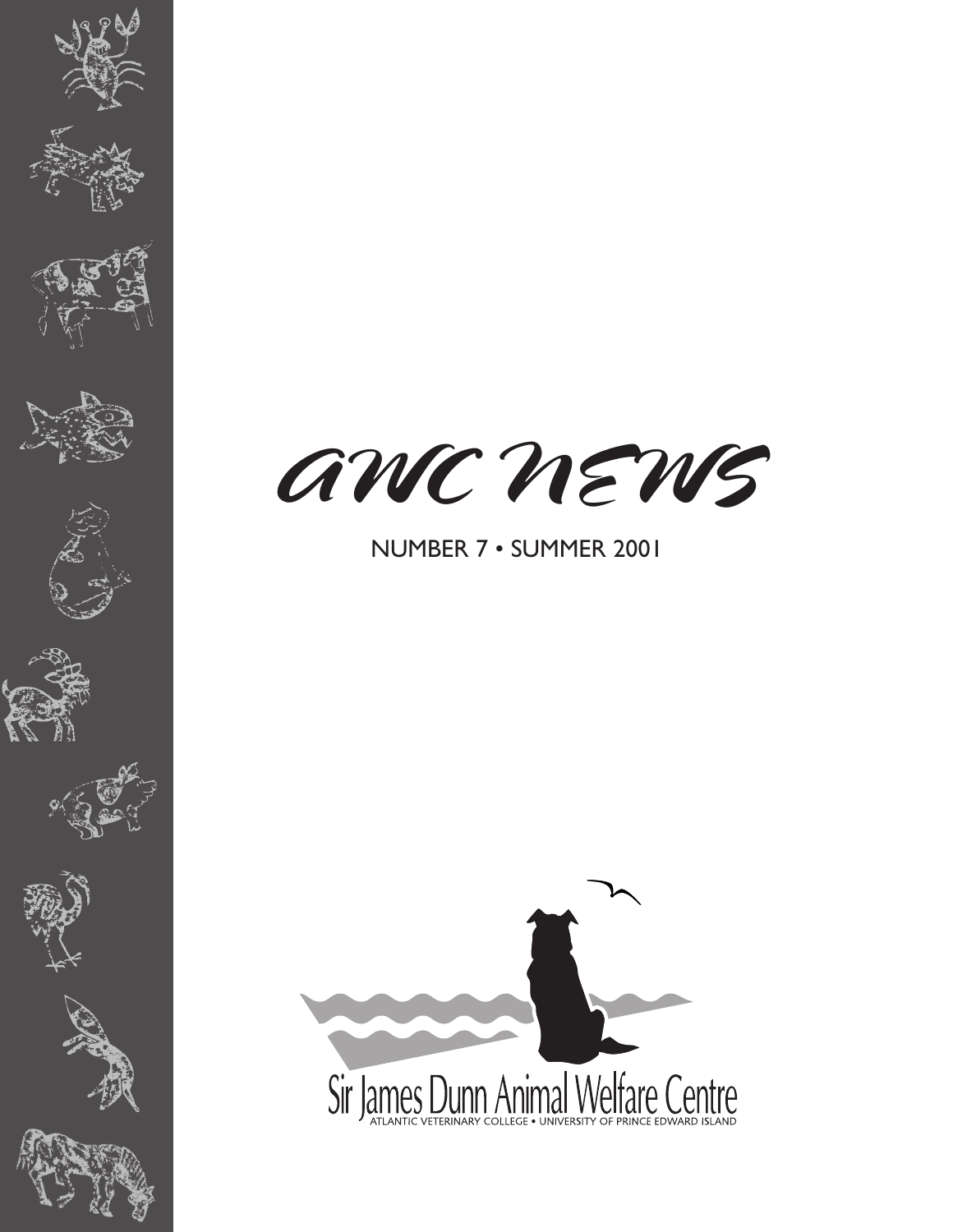

## **From the Coordinator's Desk**

With this summer edition, we begin publication of two newsletters a year. Contained herein you will find an update on the research programme Dr. Hewson is developing for the Centre, as well as summaries of the thirteen projects funded through this year's Animal Welfare Centre competition. In "Other News" on page 5 the Centre is pleased to be sponsoring talks by leading animal welfare scientist Dr. Mike Appleby here at the Atlantic Veterinary College in early October.

We are very pleased with the scope of projects that the Centre is able to support, through the generosity of the Sir James Dunn and Friends of the Christofor Foundations. This summer, Dr. Hewson is beginning a novel project to develop a quality of life scale for use in dogs. Again this year, there are projects collaborating with community groups - Dr. Karen Gibson is working with feral cat caretakers to neuter feral cats on PEI, and Dr. Norma Guy is developing a programme to teach basic manners to friendly but boisterous dogs at the Humane Society. Melanie Ching is the first AVC student to have a project - *Rehabilitation of wild birds* - funded through the Centre's newly established Student Project Fund. Clinical research projects will look at new approaches to the treatment of glaucoma, kidney disease, and osteoarthritis. Another study will develop a test to diagnose the French heartworm, which appears to be on the increase in dogs and red foxes in Newfoundland.

On the cover you will see the new logo of the Sir James Dunn Animal Welfare Centre. We thank Glenda Clements for her artistic inspiration and her patience. The logo will be incorporated into the AWC website which is undergoing redesign over the summer.

The 13 projects funded this year bring to a total of 59 the number of projects supported by the Centre (formerly Animal Welfare Unit) since 1994. Providing tangible benefits for companion animals, horses and wildlife remains the focus of the Centre. Please visit our website for further information.

Dr. Alice Crook, Editor AWC NEWS Sir James Dunn Animal Welfare Centre Atlantic Veterinary College University of Prince Edward Island 550 University Avenue Charlottetown, PEI C1A 4P3

Rn *তিব*া

Tel: (902)628-4360 Fax: (902)566-0958 Email: acrook@upei.ca chewson@upei.ca www.upei.ca/~awc

Production & Design: UPEI Audio Visual Services



## **Message from the Research Chair**

Since my last message, there have been several exciting developments in the Animal Welfare Centre's emerging research programme. Here are the highlights.

I have been working on a Strategic Research Plan; this will provide long-term research objectives and a yardstick for measuring progress. The Plan is broadly-based because animal welfare science is informed by many different disciplines; for example, philosophy and veterinary medicine. I have therefore been meeting with researchers in

different areas to exchange ideas. In February, I visited six institutes in the UK and this summer I will meet with other researchers from North America at conferences in the US and Canada. The Research Plan will be ready in the Fall.

Meanwhile, several prospective graduate students from the US and Canada have expressed interest in studying here. One will commence her MSc programme in the fall: Janina Wojciechowska DVM, will be working on a method of assessing quality of life in dogs. This topic is especially important for veterinarians who are regularly asked by owners if an animal is suffering. The research is exciting because it will be a first step in the development of a valid and reliable scale which we hope could eventually be adapted for use in other species as well.

During the summer, I will be doing an interesting piece of collaborative research that will look at the level of use of post-operative analgesics (painkillers) in dogs and cats. The study will follow up on an identical project sponsored by the then Animal Welfare Unit in 1994. Pain is such an important aspect of animal welfare: by monitoring analgesic use, the Welfare Centre is providing a real service to dogs and cats and their owners and veterinarians.

The Animal Welfare Foundation of Canada has asked me to write a position paper concerning the management of feral cats in the Canadian context. There are a lot of issues to be examined and we expect that the paper will raise several research questions. Feral cats are a topic of mutual concern and I welcome the opportunity to review the issues with the Animal Welfare Foundation of Canada.

In the fall newsletter, I will outline the Strategic Research Plan and other new research-related projects.

Caroline J. Hewson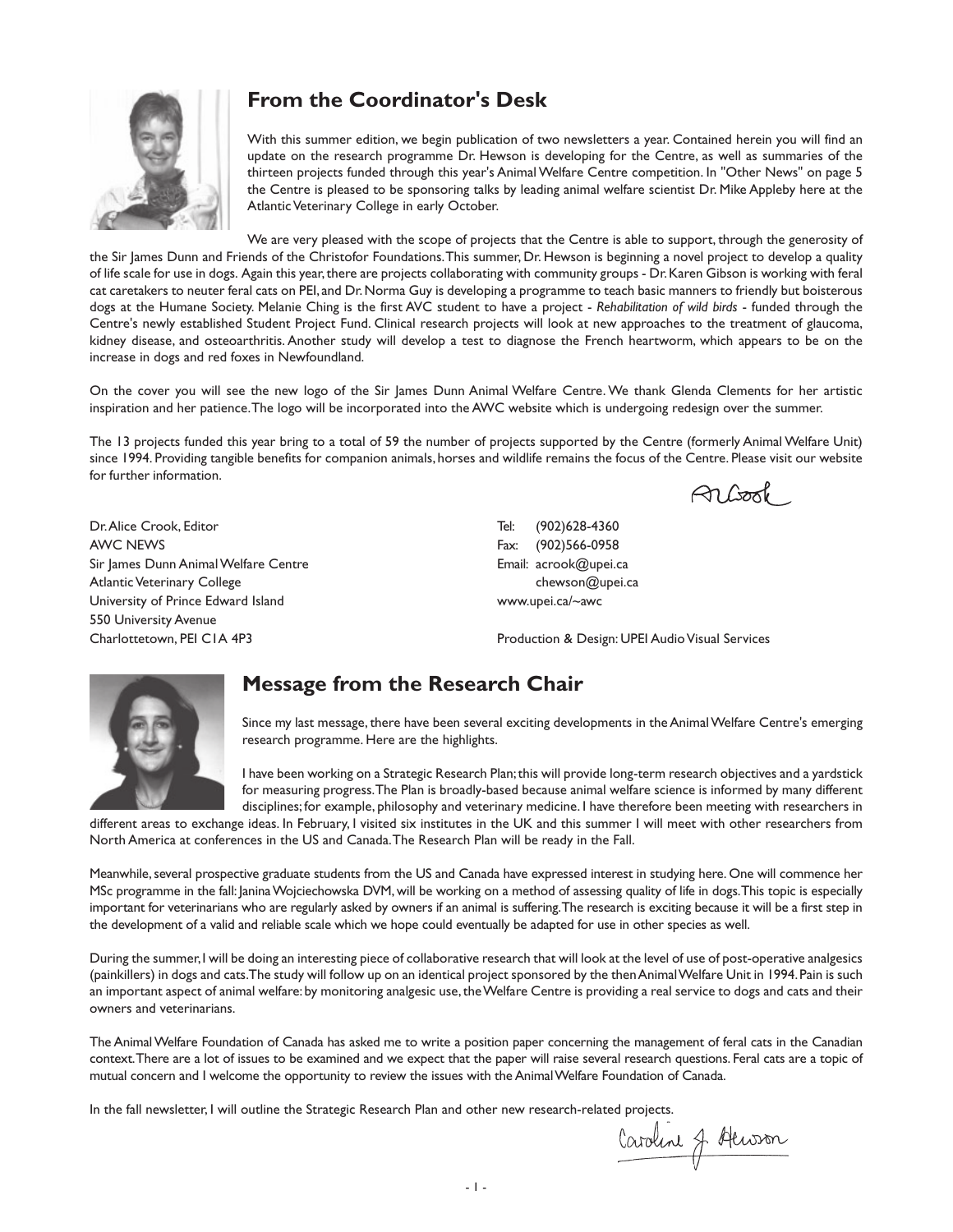## **NEW PROJECTS - 2001**

Thirteen projects have been funded through the Animal Welfare Centre in 2001. Eleven of these are new endeavours, and two are renewals of previously funded projects.

#### *Neutering feral cats on PEI*

Drs. K. Gibson and T. Bailey, Ms K. Keizer

Most communities have populations of feral cats in their midst, that are a source of concern to community members, veterinarians, and animal control agencies. These semi-wild cats are the offspring of stray or abandoned animals which typically live in areas where they are able to find some food and shelter. These cats are often unhealthy, with a significantly reduced lifespan due to illness and injury - much of this related to uncontrolled reproduction.

With populations of feral and stray cats, often the first course of action is removal and euthanasia. In 1999, 1600 cats were euthanized at the PEI Humane Society, of which approximately 75 percent were considered feral. However because of population dynamics and territorial behaviour, removing cats from an area makes more resources available for newborn and migrating animals to quickly replace those removed. An alternative to removal and euthanasia is a "trap, neuter and release" programme. These programmes are being carried out in many areas of North America, and result in cat populations that are more stable (zero to low birth rate) and healthier (tested, vaccinated, and with reduced fighting associated with mating behaviour).

Through this project, Dr. Gibson is establishing such a programme with a community group in Charlottetown (the Cat Action Team) and the Town Council of North Rustico. Feral cats over six weeks of age will be brought to the AVC, anesthetized, tested for two common serious infectious diseases, vaccinated, ear-tipped, neutered, and, after recovery from anesthesia and surgery, released back to the original area. The intent is to improve the health and population dynamics of the feral cats, and reduce animal suffering.

#### *French heartworm in Newfoundland*

Drs. G. Conboy, F. Markham, and L. Miller

French heartworm is a parasite (a roundworm) which infects the blood vessels in the lungs and heart of dogs and red foxes. It causes serious disease and death, through damage to the heart and lungs and potentially other organs. The main sign of infection is a chronic cough, for which there are also many other causes, and eventually, heart failure. The parasite was first diagnosed in Newfoundland in 1996 and has not yet been found in other regions of Atlantic Canada, but given the frequency and speed of travel between Newfoundland and other areas, and the abundance of red foxes and slugs (the intermediate host) in the rest of Atlantic Canada, it seems likely the parasite will spread.

Standard stool tests for parasites do not detect French heartworm larvae. Instead larvae are detected by a specialized technique, but usually this is done only after the animal is showing signs of disease (which means some permanent heart and lung damage may have already occurred). The goal of this project is to develop a blood test to help with diagnosis. The test will be patterned after the ELISA test that has been used so successfully in the early diagnosis of North American heartworm, so that treatment can occur before there is serious permanent damage to the heart and lungs. Early treatment greatly improves the chances for a complete recovery.

The project will also look at the effect of the French heartworm on the red fox population, through post-mortems on sick foxes that have been euthanized for humane reasons, to determine if the parasite may have caused or contributed to their illness.

#### *A new treatment for glaucoma*

Dr. C. Cullen

Glaucoma is a painful eye disorder that is one of the most common causes of blindness in dogs. It results from an increase in fluid pressure in the eye, which happens when the normal pathway for fluid to leave the eye is blocked. The blockage can occur for many reasons, including an inherited defect in the structure or function of the pathway for fluid exit. This is called primary glaucoma - it is more common in certain purebreds, and it usually eventually affects both eyes.

Glaucoma must be treated quickly to prevent irreversible blindness. Available treatments include drugs and/or eye surgery to attempt to reduce or redirect fluid production in the eye. Unfortunately these treatments are rarely successful over the long term, and pain and blindness result. Options at this point for blind, painful glaucomatous eyes include complete removal of the eye, or placement of an implant within the outer coat of the eye.

In this project, Dr. Cullen will try a new type of surgical treatment for glaucoma. This involves implantation of a shunt ( a small piece of plastic tubing) that will redirect the fluid produced in the eye to the frontal sinus, an air-filled space near the eye. Currently used shunts direct the fluid to the outside, and scarring and blockage of the tube usually develop within one to six months. It is expected that the new shunts will reduce these problems and prove to be a more effective treatment for primary glaucoma in the dog.

### *Diabetes mellitus and tear formation in dogs*

Drs. C. Cullen and S. Ihle

Cataract formation in one or commonly both eyes occurs frequently in diabetic dogs. Many of these cataracts enlarge rapidly, causing inflammation, pain, and eventually blindness. Surgical removal of the cataracts offers the best chance of reducing discomfort and restoring vision, but the success rate of the surgery is lower in diabetic dogs than in dogs who have cataracts removed for other reasons.

Recently it has been found that the tears (crucial for normal nourishment and lubrication of the eye) in diabetic people are decreased in amount and are abnormal in consistency. This is thought to contribute to the eye disease that is a common complication of diabetes mellitus. Through this project, Dr. Cullen will compare qualities of the tears in diabetic and normal dogs. If typical abnormalities can be identified, they may be treatable before surgery and therefore increase the success rate for diabetic cataract surgery.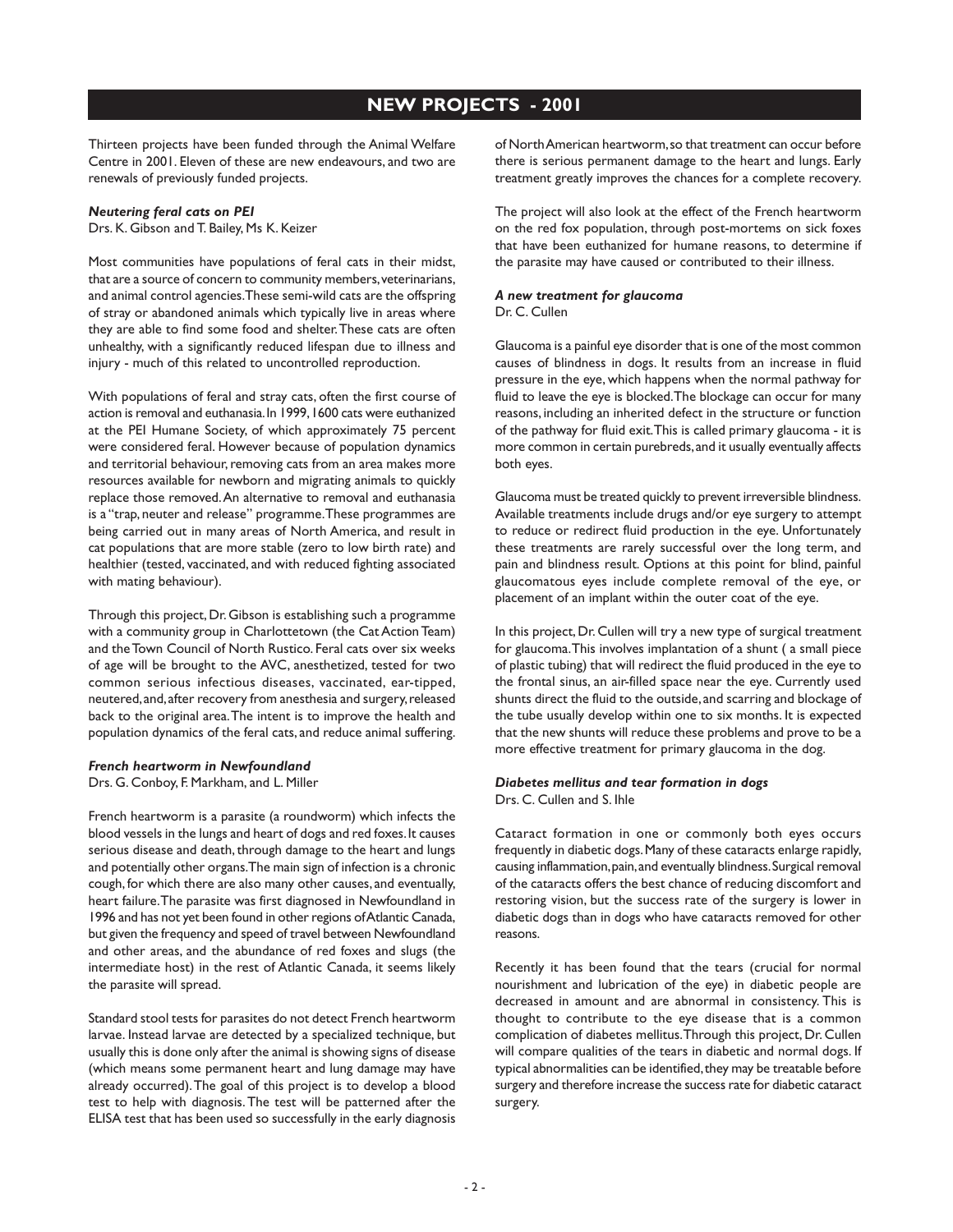#### *AVC humane dog training programme* Dr. N. Guy

Most dogs that are given up to animal shelters in North America are adolescents (six months to two years of age). Many of these dogs may appear boisterous and unruly, and have had little training. Through this project, a programme will be developed by AVC students working with the PEI Humane Society, its dogs, and their new owners. The student trainers will work with assigned dogs at the Humane Society, to teach basic commands and reduce problems with unwanted behaviours. After the dogs are adopted, the students will be available to provide support and counseling for new owners as to what to expect, as well as training advice.

Behaviour modification using positive reinforcement (clicker training) will be used. No aversive, or punishment-based, techniques will be employed. Interaction with the students will provide muchneeded enrichment for the dogs while they are at the shelter, and the reduction in unwanted behaviours is expected to increase the likelihood that the dogs will be adopted and will fit in happily in their new homes. Working with shelter dogs and their new owners will be a valuable experience for the students who, as veterinarians, will often have to advise clients on pet behaviour.

#### *Pain management in birds*

Drs. C. Runyon, A. Ferraro, and E. Miller

The importance of proper assessment and management of pain is increasingly recognized in veterinary and human medicine. Untreated pain causes physical and psychological stresses that result in states ranging from mild discomfort, to delayed healing and recovery, to shock and even death. The use of effective painkillers is clearly an important part of successful treatment.

Pain management is a real challenge in birds. Little work has been done to identify physical and behavioural changes in birds that can be used to assess pain reliably, and to determine effective dosages of those pain relievers that are used. In fact, it is likely that difficulty in assessing and managing pain in birds is an important factor when treatment fails.

This project will begin to look at this problem, specifically in injured pet birds, and hawks and owls that are brought to AVC and other participating wildlife facilities. The study will measure physical changes that are known to be associated with pain in other species, and will document behaviours in birds that may be associated with pain through videotaping them when they are alone. The birds will receive treatment as required. The eventual goal is to develop specific ways of assessing pain in companion and wild birds, and to identify appropriate doses of a commonly used painkiller to treat pain.

#### *Glucosamine—an alternative treatment for arthritis in dogs* Drs. C. Runyon and M. Vijarnsorn

Osteoarthritis is a relatively common joint problem in dogs. There is deterioration of the cartilage and inflammation of the joint capsule, causing pain and varying degrees of lameness which generally worsen over time. Various drugs are used to reduce the pain and improve the dog's quality of life, but all of these have some undesirable side effects when used over the long term.

Recently, attention has shifted to alternative methods of managing arthritis that focus on slowing the process of cartilage deterioration, and at the same time promote production of new cartilage. Glucosamine is one such nutritional supplement that has been used successfully in humans to relieve some of the symptoms of arthritis. Although it is also being used to some extent in dogs, its effectiveness has not been studied.

This project will look at the use of glucosamine as a treatment for osteoarthritis in dogs. Affected dogs will be thoroughly assessed before and after commencing treatment with glucosamine; assessment will include x-rays, blood tests, and detailed analysis of the gait. If the study demonstrates that glucosamine does provide relief and improve joint function in dogs, veterinarians will have another alternative for the treatment of osteoarthritis and for the improvement of quality of life in dogs with this disorder.

## *Benazepril in dogs with chronic kidney failure*

Drs. D. Shaw, P. Foley, and A. Cribb

Chronic renal failure (CRF) is a serious disease of dogs and cats in which there is progressive loss of kidney function, ultimately causing death. A study was funded last year by the Animal Welfare Centre to determine if TGF-beta, a small protein with many effects, is a factor in the scarring and associated loss of function that occurs in the kidneys of animals with CRF. The study showed that TGF-beta levels are significantly higher in dogs with CRF.

Studies in laboratory animals and people have shown that TGFbeta production is increased by a peptide hormone called angiotensin II, and that drugs which block production of this hormone result in a decrease in levels of TGF-beta in the blood, and slow the progression of chronic kidney disease. This project is a clinical trial of benazepril (an angiotensin II blocker) in dogs with chronic kidney disease, to see the effect on the levels of TGF-beta, and on kidney function. If a link can be established between treatment with angiotensin II blocking drugs and decreased TGFbeta concentrations in the blood, this may be a significant breakthrough in the management of this debilitating and ultimately fatal disease.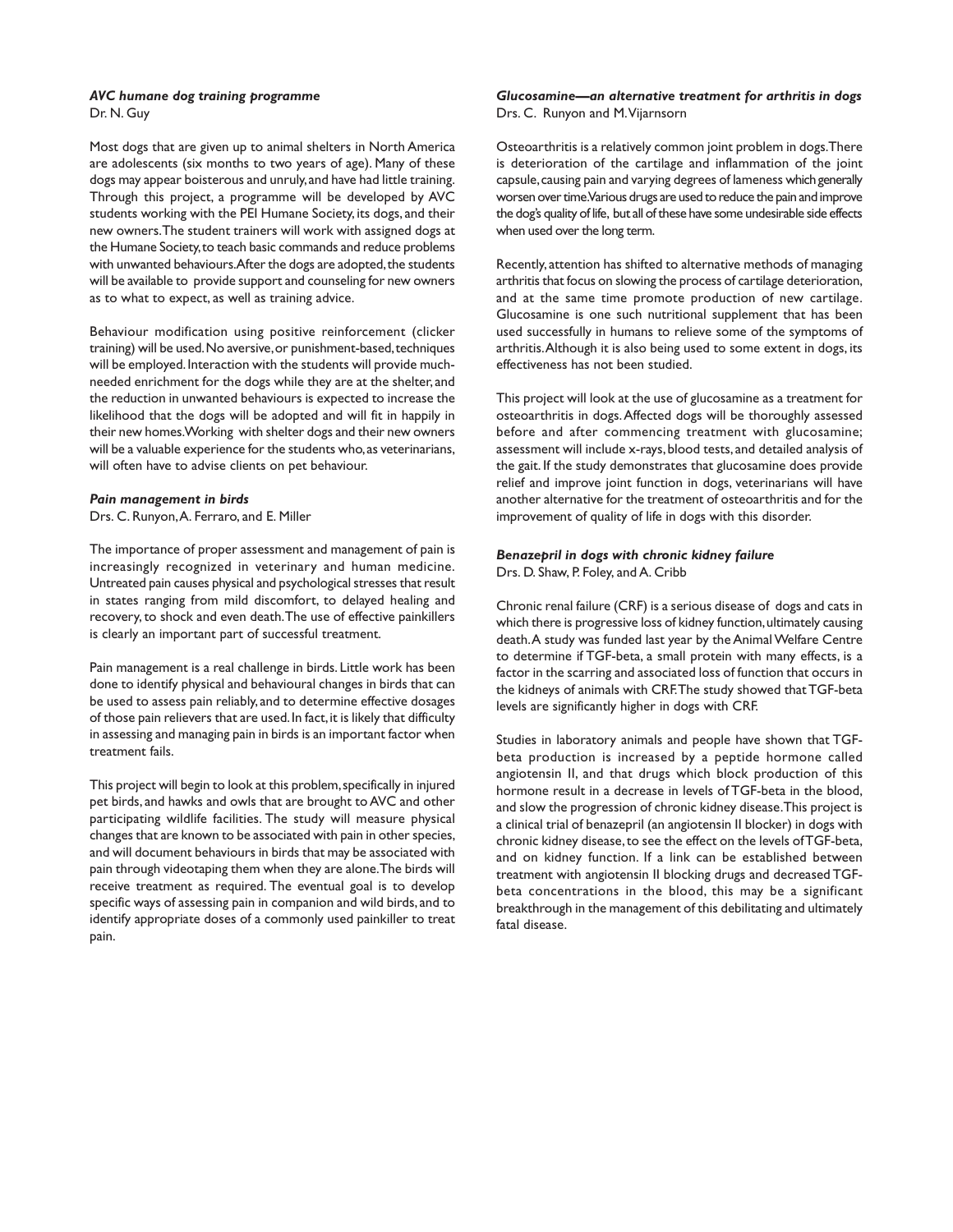#### *Use of painkillers after surgery*

Drs. C. Hewson, I. Dohoo, and K. Lemke

Pain can detract substantially from an animal's well-being. One cause of pain is surgery. Therefore, the management of surgical pain is of great interest to veterinarians, animal owners, and researchers. A survey sponsored by the Animal Welfare Unit in 1994, showed that approximately 50 percent of Canadian veterinarians did not give painkillers following surgeries. The main reasons for this were the veterinarians' perceptions of the amount of pain felt and their concerns about serious side effects of the drugs. The main postsurgical painkillers in use at that time were morphine derivatives.

Seven years later, there are new pain-relieving drugs available; they belong to a class called non-steroidal anti-inflammatory drugs (NSAIDs - similar to aspirin.) There is also increased awareness of the importance of pain relief in animals. This project will repeat the survey of Canadian veterinarians, to see if more of them are using pain-killers in dogs and cats at surgery compared to 1994, and to identify any reasons for non-use. The results will also highlight points about management of surgically-induced pain which can be developed further both in veterinary teaching and in continuing education for veterinarians.

#### *Development of a quality of life scale for dogs* Drs. C. Hewson and J. Wojciechowska

When owners ask if their animal is suffering, the veterinarian replies

with his or her professional opinion. However, this opinion may be unconsciously biased by the veterinarian's personality-type and social and cultural values. In addition, both the owner and the veterinarian may not take fully into account the animal's mind and its nature - its breed and temperament. For these reasons, it would be useful to have a more systematic and objective method of assessing animal well-being.

The goal of this project is to develop a scale that will be used to assess the well-being or 'quality of life' of dogs. To do this, Dr. Hewson will review work on assessment of quality of life in human patients and look at what is known about a dog's point of view in life. Then a list will be drawn up of areas that appear to be important for dogs' quality of life; these might include physical health, distress and opportunities for play. Different levels of well-being will be defined for each area, to create a scale.

To determine if the scale is reliable and valid, it will be used independently by two people for dogs in the AVC Teaching Hospital; the results will be checked against the opinion of a third veterinarian (who will not use the scale) about the dog's quality of life. The scale is a first step towards providing a more dependable way of assessing whether an animal is suffering, and giving owners and veterinarians greater certainty when they have to decide what is in a dog's best interests.

#### *Rehabilitation of wild birds*

Ms M. Ching and Dr. C. Runyon

Most veterinarians encounter injured wild birds during their careers. It is important for students to develop the necessary skills to cope with these situations. The Wildlife and Exotics Club at the AVC is one avenue for students to do this, through working with skilled personnel at the AVC and assisting with injured birds that come to the Veterinary Teaching Hospital for care and rehabilitation.

Third year AVC student Melanie Ching is President of the Wildlife and Exotics Club. She will use the funding obtained with this project to purchase additional suitable perches and appropriate protective equipment for students working with wild injured birds such as the bald eagle and red-tailed hawk that were recently rehabilitated at AVC.This will enable a greater number of interested students to participate in the care and rehabilitation of an increased number of injured wild birds.

This is the first project funded through the Animal Welfare Centre's Student Project Fund, which is available to students for short-term projects that will benefit companion animals, horses, or wildlife.

#### **Funding has been renewed for the following projects.**

#### *Marine wildlife rehabilitation*

Drs. P. Daoust, H. Gelens, A. Ortenburger, and C. Runyon, and Mr. G. Dobbin

Marine mammals and birds, such as harp and harbour seals, blue herons, northern gannets and common loons, are often brought to AVC for veterinary care because of injury, disease, or (with newborns) abandonment. The treatment and rehabilitation of these animals presents a challenge because of their special dietary and environmental needs. AVC faculty and staff also respond to emergency calls regarding live strandings of seals, white-sided dolphins, and pilot whales, some of whom receive medical treatment in an attempt to lessen the stress and shock associated with stranding. Sometimes humane euthanasia is the best option for these animals.

This project was first funded in 1999 to provide proper veterinary care to injured, diseased, or starving marine animals. The increased knowledge and experience gained through the ongoing work in rehabilitation and humane care (including euthanasia when needed) enables improved care of other marine animals. Funding is renewed for this project for the next two years, to continue and to improve the services and facilities provided at AVC for these animals.

#### *Wildlife rehabilitation (including orphaned wildlife care)* Drs. H. Gelens, C. Runyon, and P. Daoust

Concerned members of the public often bring orphaned or injured wild animals (birds and small mammals) to the Atlantic Veterinary College to receive veterinary and nursing care. Sometimes these animals require medical attention, sometimes temporary nursing and supportive care (especially for orphaned wildlife), and sometimes the best thing for them is humane euthanasia.

Unfortunately, mortality among these animals is often high due to the lack of accurate information and the inherent difficulties in the rescue and care of different species of wildlife. This project was started last year and resulted in an increase in the number of successful releases back into the wild, expanded veterinary student participation, and the establishment of preliminary networks with other wildlife rehabilitators.

This project has been funded again this year, to build upon and improve the existing level of care for these animals at AVC, including the purchase of specialized supplies. The project will also continue